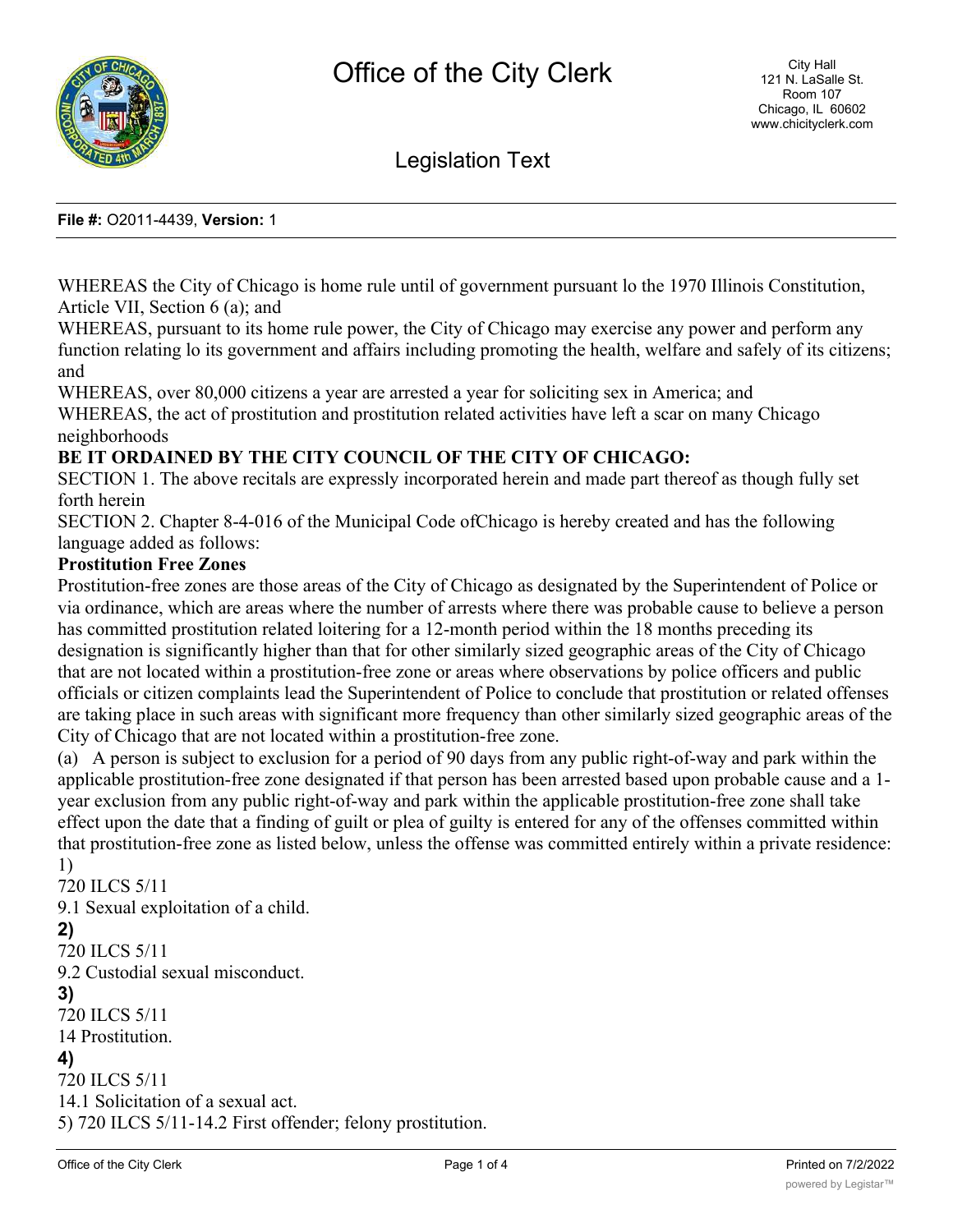# **File #:** O2011-4439, **Version:** 1

6) 720 ILCS 5/11-15 Soliciting for a prostitute.

7) 720 ILCS 5/11-15.1 Soliciting for a minor engaged in prostitution.

8) 720 ILCS 5/11-16 Pandering.

9) 720 ILCS 5/11-17 Keeping a Place of Prostitution.

10) 720 ILCS 5/11-17.1 Keeping a Place of Juvenile Prostitution.

11) 720 ILCS 5/11-18 Patronizing a prostitute.

12) 720 ILCS 5/11-18.1 Patronizing a minor engaged in prostitution.

13) 720 ILCS 5/11-19 Pimping.

14) 720 ILCS 5/11-19.1 Juvenile Pimping and aggravated juvenile pimping.

15) 720 ILCS 5/11-19.2 Exploitation of a child.

16) 720 ILCS 5/11-20 Obscenity.

17) 720 ILCS 5/11-20.1 Child pornography.

18) 720 ILCS 5/11-20.3 Aggravated child pornography.

19) 720 ILCS 5/11-25 Grooming.

20) 720 ILCS 5/11-26 Traveling to meet a minor.

21) Attempts to commit any of the above offenses.

Areas designated:

(1) The superintendent of police shall by written directive designate areas of

the city in which enforcement of this section is necessary because the areas are frequently associated with prostitution-related loitering. Prior to making a determination under this subsection, the superintendent shall consult as he or she deems appropriate with persons who are knowledgeable about the effects of prostitutionrelated activity in areas in which the ordinance may be enforced. Such persons may include, but need not be limited to, members of the department of police with special

training or experience related to prostitution-related activity; other personnel of that department with particular knowledge of prostitution-related activities in the proposed designated area; elected and appointed officials of the area; community- based organizations; and participants in the Chicago Alternative Policing Strategy who are familiar with the area. The superintendent shall develop and implement procedures for the periodic review and update of designations made under this subsection. The designation shall be valid for a period of three years.

(2) Via ordinance. The designation shall be valid for a period of three years.

(c) As used in this section:

(1) Public place means the public way and any other location open to the public, whether publicly or privately owned.

(d) Any person who is found to be in violation of this ordinance is subject to a fine of not less than \$250.00 and not more than \$500.00 for each offense, and imprisonment for not less than seven (7) days but not more than six months for each offense. A second offense shall be punishable by a mandatory minimum sentence of not less than 30 days imprisonment. A third or subsequent offense shall be punishable by a mandatory minimum sentence of not less than 60 days imprisonment.

(e) In addition to the above penalties, any person who violates this section shall be required to perform no less than 40 hours and up to 120 hours of community service pursuant to Section 1-4-120 of this Code.

(d) (1) A motor vehicle that is used in the violation of this section or Section 8-8-050, or in the commission of prostitution as defined in Section 11-14 of the Criminal Code of 1961, soliciting for a prostitute as defined in Section 11-15 of such code, soliciting for a juvenile prostitute as defined in Section 11-18 of such code, or patronizing a juvenile prostitute as defined in Section 11-18.1 of such code, shall be subject to seizure and impoundment under this subsection. The owner of record of such vehicle shall be liable to the city for an administrative penalty of \$1,000.00 in addition to fees for the towing and storage of the vehicle.

(2) Whenever a police officer has probable cause to believe that a vehicle is subject to seizure and impoundment pursuant to this section, the police officer shall provide for the towing of the vehicle to a facility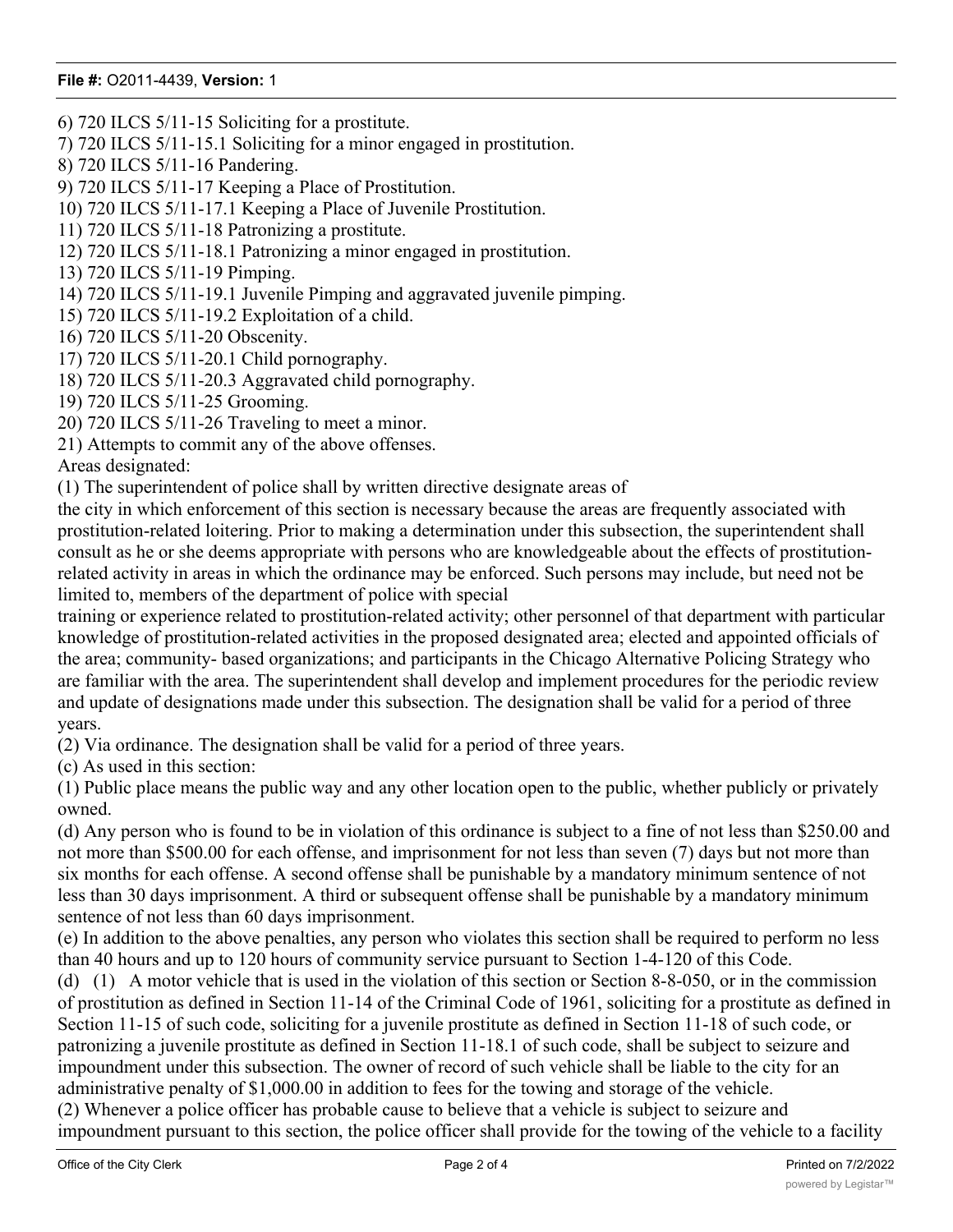controlled by the city or its agents. When the vehicle is towed, the police officer shall notify the person who is found to be in control of the vehicle at the time of the alleged violation, if there is such a person, of the fact of the seizure and of the vehicle owner's right to request a preliminary hearing to be conducted under Section 2-14 -132 of this Code.

(3) The provisions of Section 2-14-132 shall apply whenever a motor vehicle is seized and impounded pursuant to this section.

SECTION 3. Chapter 8-4-016a of the Municipal Code of Chicago has the following language added as follows: **Prostitution Related Loitering**

(a) Whenever a police officer observes one or more persons engaged in prostitution-related loitering in any public place designated for the enforcement of this section under subsection (b), the police officer shall: (i) inform all such persons that they are engaged in loitering within an area in which such loitering is prohibited; (ii) order all such persons to disperse and remove themselves from within sight and hearing of the place at which the order was issued; and (iii) inform those persons that they will be subject to arrest if they fail to obey the order promptly or engage in further prostitution-related loitering within sight or hearing of the place at which the order was issued during the next eight hours.

(b) Areas designated:

(1) The superintendent of police shall by written directive designate areas of

the city in which enforcement of this section is necessary because the areas are frequently associated with prostitution-related loitering. Prior to making a determination under this subsection, the superintendent shall consult as he or she deems appropriate with persons who are knowledgeable about the effects of prostitutionrelated activity in areas in which the ordinance may be enforced. Such persons may include, but need not be limited to, members of the department of police with special training or experience related to prostitutionrelated activity; other personnel of that department with particular knowledge of prostitution-related activities in the proposed designated area; elected and appointed officials of the area; community- based organizations; and participants in the Chicago Alternative Policing Strategy who are familiar with the area. The superintendent shall develop and implement procedures for the periodic review and update of designations made under this subsection.

(2) Via ordinance

(c) As used in this section:

(1) Prostitution-related loitering means remaining in any one place under circumstances that would warrant a reasonable person to believe that the purpose or effect of that behavior is to facilitate the following violations of the Illinois Criminal Code:

a) 720 ILCS 5/11 -9.1 Sexual exploitation of a child.

b) 720 ILCS 5/11-9.2 Custodial sexual misconduct.

c) 720 ILCS 5/11-14 Prostitution.

d) 720 ILCS 5/11-14.1 Solicitation of a sexual act.

e) 720 ILCS 5/11-14.2 First offender; felony prostitution.

f) 720 ILCS 5/11-15 Soliciting for a prostitute.

g) 720 ILCS 5/11 -15.1 Soliciting for a minor engaged in prostitution.

h) 720 ILCS 5/11-16 Pandering.

i) 720 ILCS 5/11-17 Keeping a Place of Prostitution.

j) 720 ILCS 5/11 -17.1 Keeping a Place of Juvenile Prostitution,

k) 720 ILCS 5/11-18 Patronizing a prostitute.

1) 720 ILCS 5/11-18.1 Patronizing a minor engaged in prostitution,

m) 720 ILCS 5/11-19 Pimping.

n) 720 ILCS 5/11-19.1 Juvenile Pimping and aggravated juvenile pimping.

o) 720 ILCS 5/11-19.2 Exploitation of a child.

p) 720 ILCS 5/11-20 Obscenity.